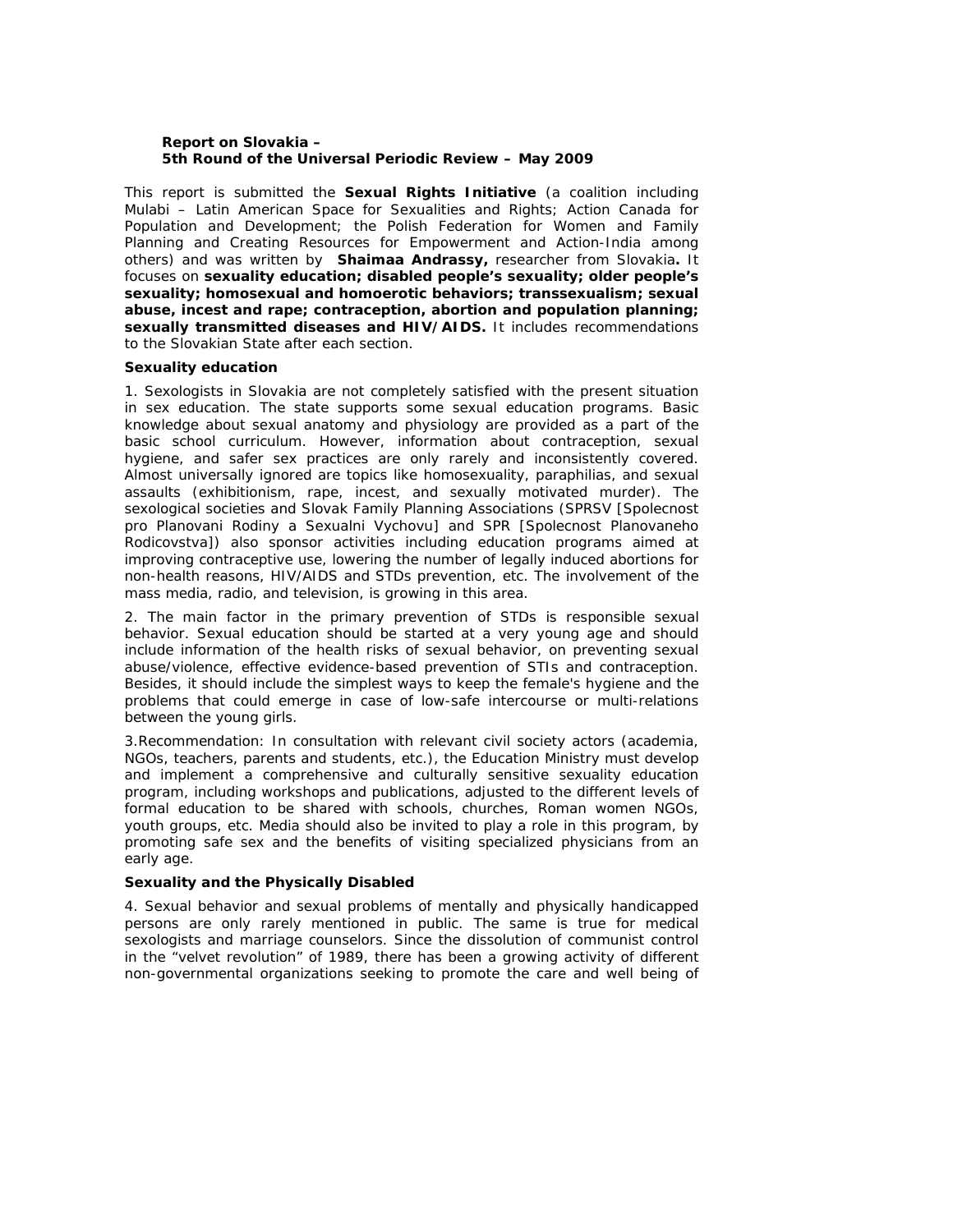the physically handicapped. In fact, health providers as well as NGOs working on this area are trying to develop and raise awareness about the situation faced by this marginalized category, especially by those disabled people who are homeless. The Media has also played a good role in highlighting the problems faced by disabled people. In terms of sexual rights, some of the concerns include inadequate protection from sexual violence, denial of sexuality education and/or sexual health services and forced/coercive sterilization. There are also shortcomings in the health sector itself, especially in some deprived areas, such as East Slovakia, where many Romani women –particularly those who are disables- lack access to health services.

5. Recommendation: In consultation with relevant civil society actors (academics, NGO created by disable people, professional associations, media organizations etc.) to undertake a survey of disabled people's needs in terms of realization/fulfillment of their sexual rights and use that survey as basis for a plan of action in this regard. Upon this survey, a questionnaire could be conducted to check the best plans which can be adopted for this category to fulfill their needs; hence we will have a plan designed by the needy citizens in this regard.

### *Sexuality and the Aged*

6. "Elderly houses" have spread all over Slovakia. The living standard of those state facilities for older persons is not convenient to accommodate couples' maintaining intimate relationships, as it is based on a collectivist model and does not allow them enough privacy.

7. Recommendation: Consult with experts in the area of older people's sexuality and with older people themselves to reformulate the "Elderly Houses" in such a way that elderly couples can engage in intimate relationships there. On the basis of that consultation, produce a plan to train and sensitize the staff working in "Elderly Houses" on the sexual rights of older people. Taking the ideas of the elder people themselves in regards of how these houses could improve their services in terms of privacy and respect for couples should be a task for the Ministry of Employment, Social Affairs and Family.

## **Homoerotic and homosexual behaviors**

8. Attitudes towards homosexuality among the greater part of the population are hostile or ambivalent. The pandemic of AIDS has brought some changes, mostly in the attitudes towards gays. Slovakian people believe in freedom but at the same time, they think that the gays\lesbians are subject to many diseases and it is better not to relate to them so much. Speaking about this issue is still taboo, due to the negative image that many people have about these populations. Many gays and lesbian try to hide their sexual preferences to avoid being discriminated or judged by the community, especially in East Slovakia and the other religious or patriarchal areas, because Slovakia is one of the (most) patriarchal countries in the EU. In the new penal law code, which went into effect in the republic in 1990, no distinction is made between same-sex and opposite-sex sexual acts-behaviors. The ages of majority and of legal consent to sexual intercourse, 18 and 15 years respectively, are the same for both. At present, there is a movement to reduce the intolerance and inequities homosexual persons experience socially. This involves paying more attention to the situation of homosexual men and women in the workplace, in schools (both students and teachers), and in the army.

9. Most gay and lesbian associations are engaged in a movement to legalize the unions or marriages of same-sex couples. Important politicians support some kind of legalization of long-term same-sex partnerships. The attitudes of the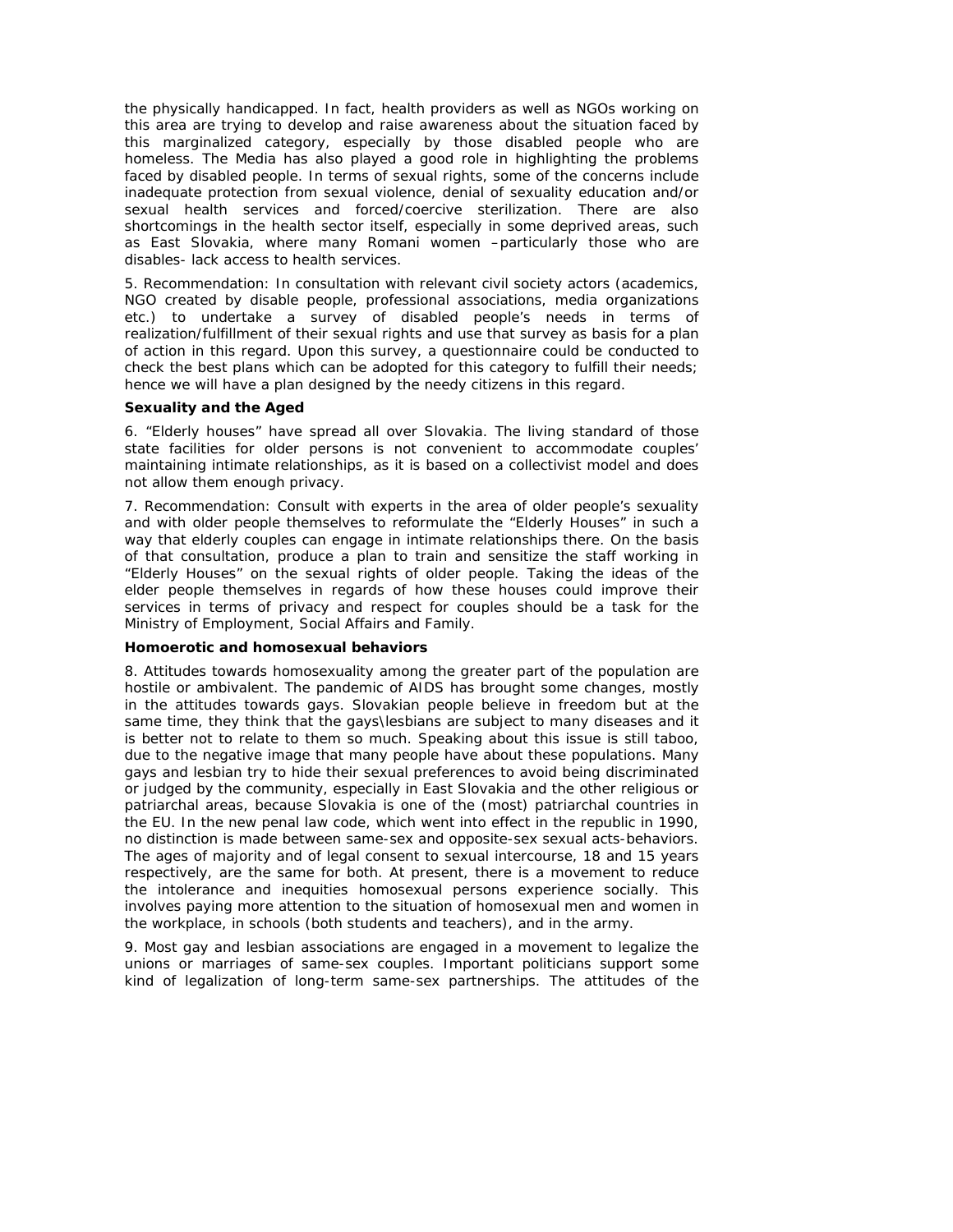Catholic Church on homosexuality are at present still fundamentally rigid and hostile. Some Protestant Christian churches, on the other hand, are traditionally more liberal and less rigid.

10.Recommendations:

• In consultation with relevant civil society actors (particularly lesbian and gay NGOs), to develop and implement a plan of action aimed at lowering society's negative attitudes towards lesbian and gays, including sensitivity campaigns, workshops at community level, and other measures.

• Promulgate legislation to protect the civil rights of same-sex couples.

• Media could play good role in addressing the rights of this category, which still suffers from oppression and marginalization, by prevailing the idea that "All people are equal".

# **Transgender Rights**

11. There is no specific law dealing with transgender rights in Slovakia. All current regulations are only administrative in nature. Gender-reassignment surgery is legal in Slovakia, but the process through which transgender people can change the name and sex in their identification papers is extremely long and includes requirements that restrict transgender people's reproductive rights. The common step-by-step practice used in gender clinics around the world is also followed in Slovakia: initial counseling and screening is followed by months of psychotherapy and socio-therapy. During that period, and to allow the client to adapt better to a reversal in gender role, it is possible to change her/his name to a gender neutral one. Following months of hormone treatment, the decision for anatomical sex-transition surgery can be made. Sex-reassignment surgery, which involves plastic surgery and gonad removal with consequent infertility, is required for an official and complete sex-reversal procedure. This requirement –already eliminated in some countries like Spain or the United Kingdom- is problematic as it infringes upon the reproductive rights of the transgender/transsexual person. Sex-reassignment surgery is available for both female-to-male and male-tofemale transsexuals as part of the health insurance system. In the Slovak republic, about five patients a year request official sex-change surgery.

12.Recommendation:

• In consultation with civil society working on this issue – including transgender organizations, the health sector and the academia- draft and promulgate a comprehensive law that regulates the procedures making them simpler and faster, and eliminating all requirements that infringe upon individual rights, such as forced sterilization.

• Also in consultation with civil society working on this issue – including transgender organizations, the health sector and the academia- draft and implement workshops and other activities to raise awareness about transgender rights in key sectors like health, education, justice and labor, as well as for the general public.

#### *Sexual Abuse, Incest, and Rape*

13. The statistics on criminal sexual delinquencies are low when compared with most west European countries: according to a 2003 survey, six percent of adult Slovak reported an experience with rape and approximately 8 percent of women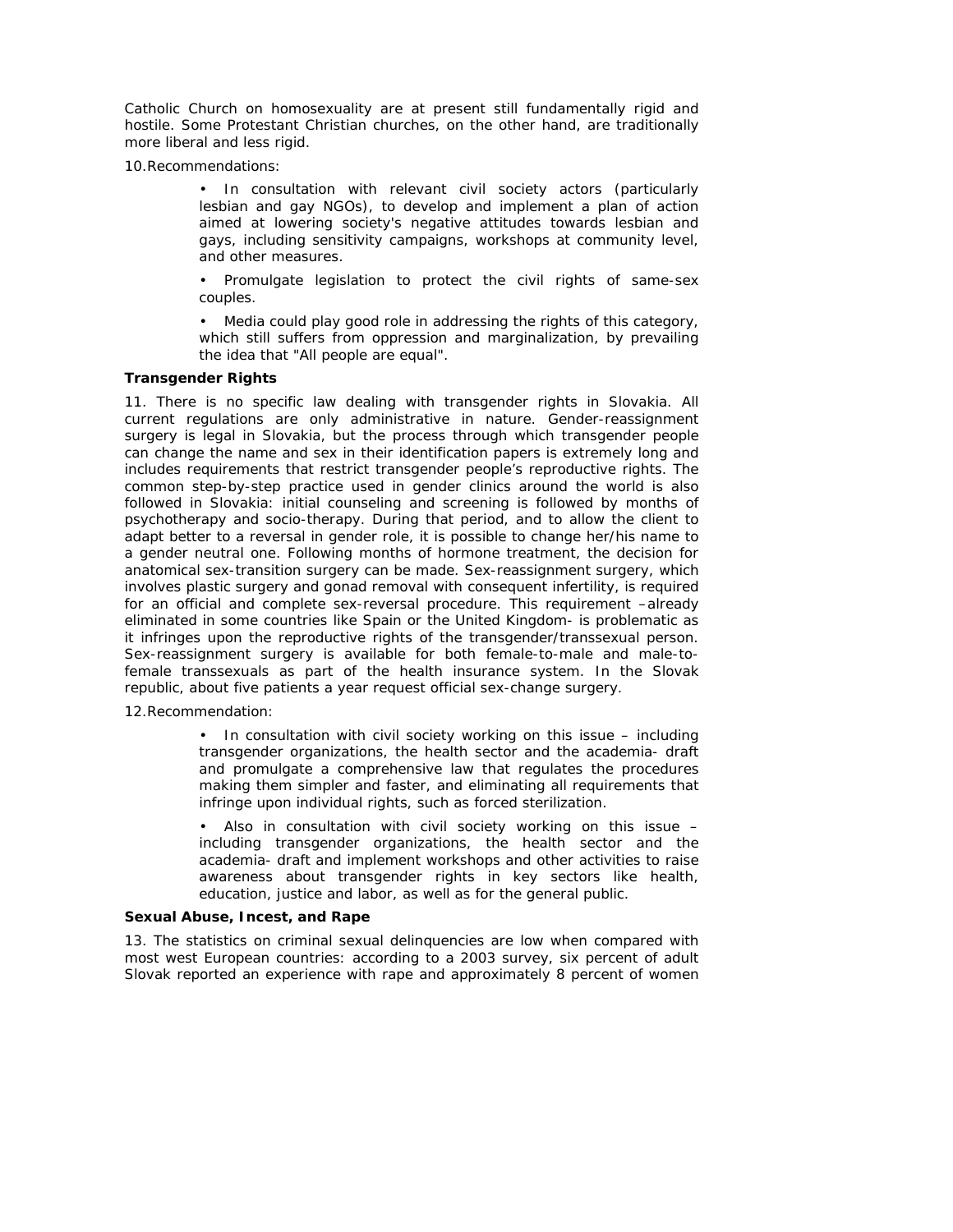stated that they had been the object of sexual abuse as a child. But these low numbers might be linked to the nature of the legal procedures currently implemented in Slovakia that will be detailed in the next paragraph, as women or girls who have suffered sexual abuse might be afraid to inform the authorities and have to go through all those procedures.

14. A woman who reports a rape is subjected to a very careful and long investigation by the police. Hearings and questioning of the woman can last up to five hours or more. Once a charge is made, the woman cannot withdraw it. Nor can she discuss the accusation with anyone other than the police. If she does, she can be prosecuted for false accusation. At the court hearing, the woman has to answer questions from the court, the defense attorney, and the accused male, in what can be a very traumatizing experience. Similar procedures are followed in cases of child abuse.

15. At present, there are no special centers for counseling and support of the victims of rape and sexual abuse, although establishment of such centers is being considered.

16. Recommendations:

• To review the procedures in rape court hearings so it would be the less traumatic as possible for the victims (i.e. shortening the time of the raping trials and decreasing the time of the investigation for the victim as she is already suffering from the physiological impact of this severe experience). In turn, this will help increasing the number of reported incidents and preventing impunity for sexual violence.

• Establish special centers for counseling and support for victims of rape and sexual abuse – including some that offer emergency shelter to victims and their children as well- and make sensitization about these crimes one of the priority areas of work for the centers.

• Work together with civil society organizations to develop and implement an awareness-raising campaign aimed at women to encourage them to report cases of abuse, and to develop and implement sensitivity and awareness training for health and justice system staff involved in dealing with victims of sexual violence so they would deal with these cases in a more appropriate way.

• Enforcing the penalties for the sexual assault crimes.

#### *Contraception, Abortion, and Population Planning*

17. Data on the use of contraceptives demonstrates a major problem, in that almost 20 percent of all pregnancies are unwanted. Withdrawal, coitus interrupts, is by far the most common contraceptive method, being relied on by 15 percent of Slovak women at risk (2005 data), especially in Roman communities. Barrier methods, particularly the condom, are used by 31 percent of Slovak women. The hormonal contraceptive pill is used by 30 percent; sterilization by 6 percent. 70 percent of young Slovak males reported condom use with a non-stable partner and 50 percent with a casual partner. Women reported condom use in 50 percent of coitus with a non-stable partner and only 30 percent with a casual partner.

18. Slovak teenage women have very little access to contraception. Contraceptive pills can only be obtained from a gynecologist, and the attitude of many gynecologists toward hormonal contraception for young women is inappropriately **Comment [J1]:** Enforcing is better than increasing, as the punishments are there, but it need to be stronger.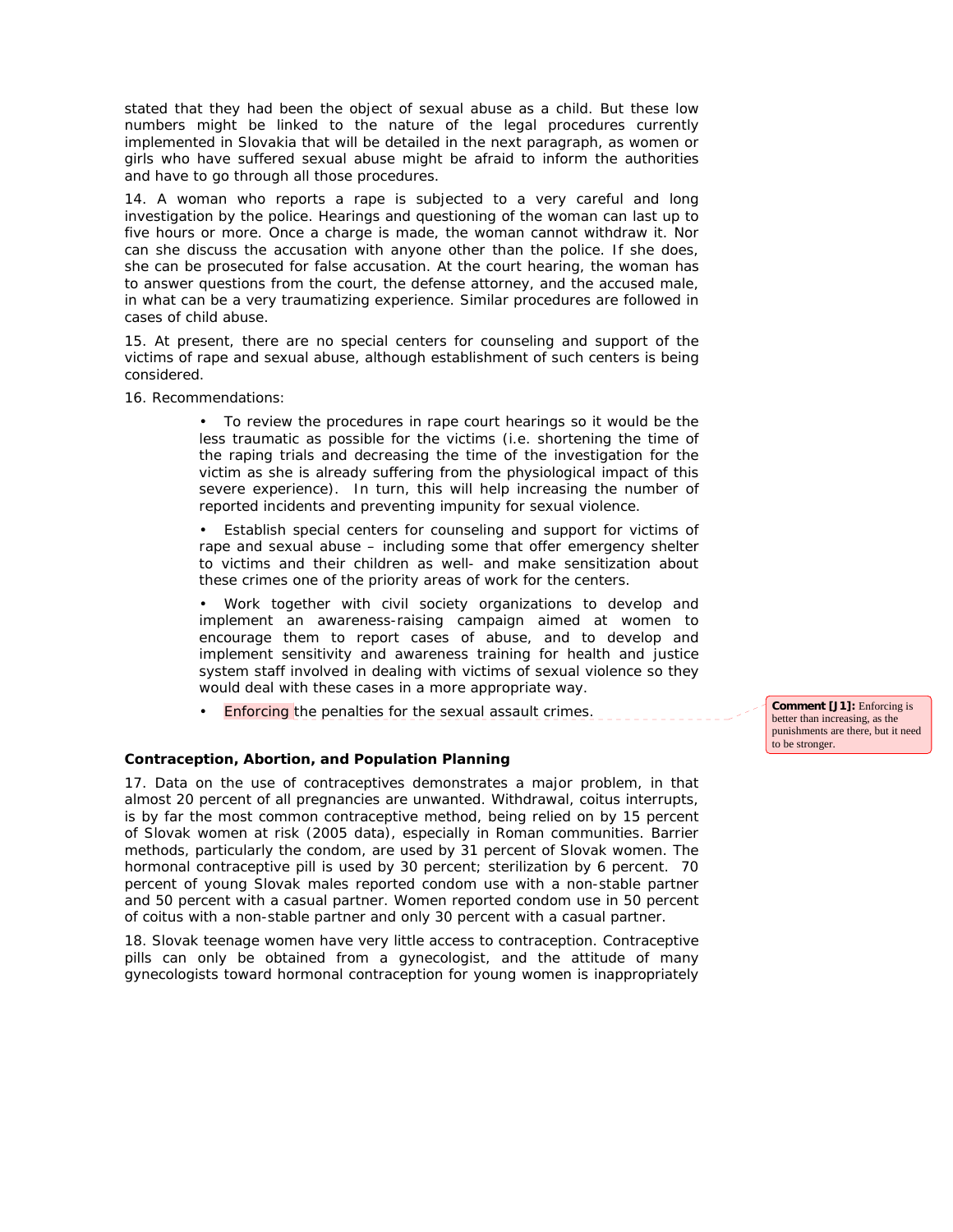negative. Contraception counseling centers for teenagers promote abstinence in place of other contraceptive methods. Some counseling centers for teenagers, however, work under the supervision of British family planning organizations and provide contraceptive without charge. In a representative sample of Slovak adults over age 15 years, the average age reported for first coitus was 18.1 years for men and 18 years for women. More than 40 percent of these first experiences occurred in a cottage or outdoors; without contraceptives for 57 percent of the men and 64 percent of the women; and with an "occasional partner" for 34 percent of the men and 12 percent of the women

19. From 1987 on, pregnant women could obtain an abortion simply by requesting it. Induced abortion is legal until the twelfth week of gestation. Abortion for medical reasons or to protect the woman's health is legal up to the twenty-fourth week of gestation. Illegal abortions are rare. In a 2005 survey, 60 percent of women and 58 percent of the men were fully "pro-choice." 2 percent of both men and women believed induced abortion should be prohibited by law.

20. In recent decades, the government has made some efforts to promote population growth. All of these efforts utilized economic incentives. Families with three or four children received increased support and benefits. In 2008, the State confirmed the law that assigns almost 800 Euros at the birth of first, second and third child of the family, plus covering all health and social insurance for the mother and the child. Because of these new initiatives to encourage birth on the part of the government, and of the fact that Slovakia is still a religious and patriarchal community, some political parties and the church object to the use of contraception. That creates difficulties in access, particularly when doctors –due to their religious believes- fail to encourage women to resort to contraceptive methods.

#### 21. Recommendations

- In consultation with relevant civil society actors (academia, NGOs, professional associations) develop and implement a plan of action to increase awareness and utilization of contraceptive methods, including public campaigns for sensitization, workshops tailored to specific communities/sectors (teenage women and men in particular), an assessment of the performance of health practitioners/counseling centers and of the availability of the different methods in public health institutions, etc.
- Work with the Roma community, and particularly with Roma women, to: a) assess their needs in terms of sexual and reproductive health and rights; b) train Roma women leaders of different ages and civil status to work among their peers promoting knowledge and use of contraceptive methods and sexual/reproductive health and rights as a whole; and c) implement a program for safe-motherhood aimed at Roma women including pre and post-natal care.
- Continue and strengthen the measures aimed at encouraging and supporting "satisfaction births".

#### *Sexually Transmitted Diseases*

22**.** At present, the incidence of STDs and AIDS is relatively low. In the young Slovak survey, only 1.5 percent of males and 5 percent of females reported some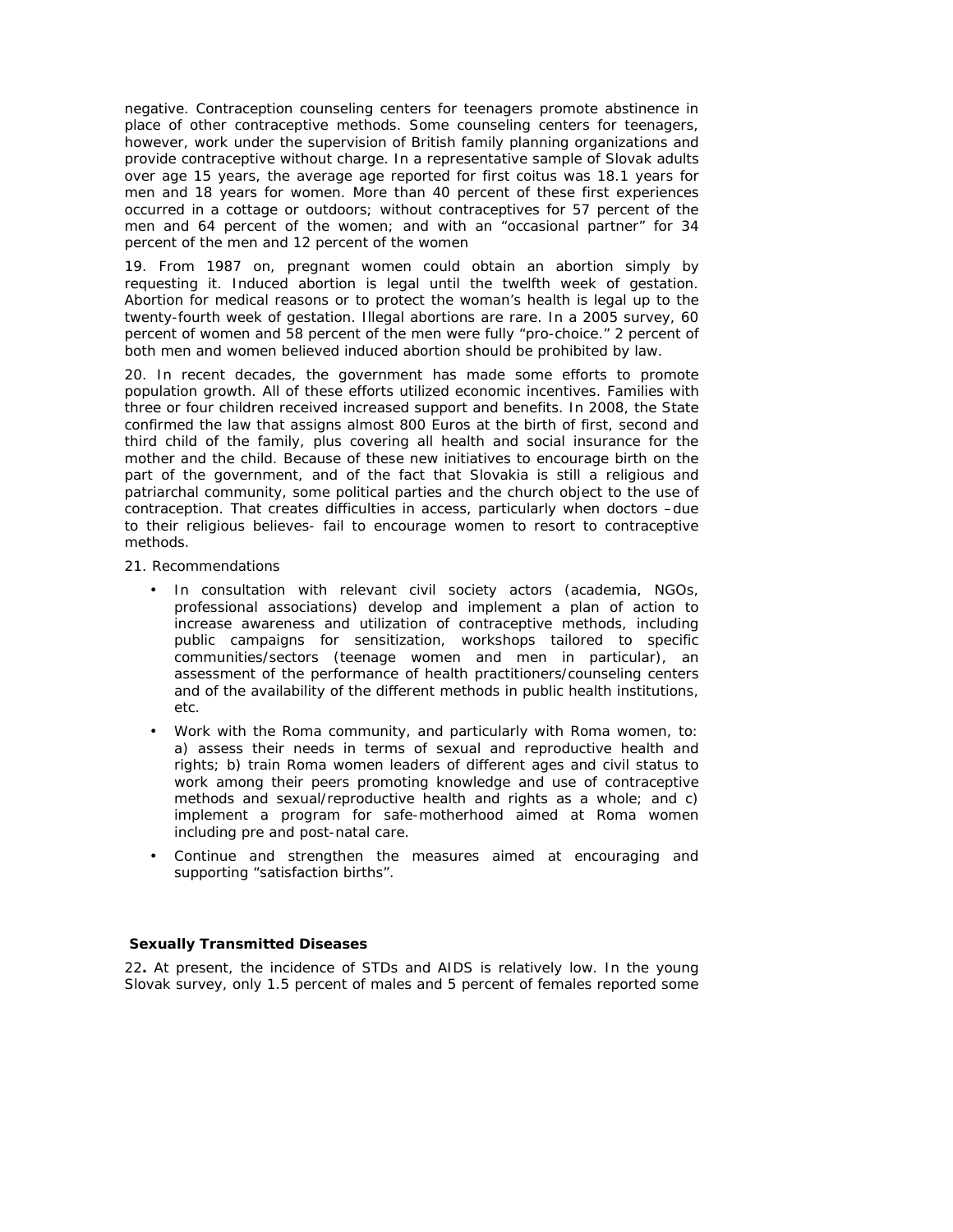experience with a sexually transmitted disease. This is due to forty years of communist policy, which, in a substantial way, restricted the free movement of people. After the frontiers were opened in 1989, the movement of people into and out of the country increased. This mobility and migration is already increasing the number of STD cases in the larger cities and in regions near the western frontier. In 2003, no more than 2 case of syphilis were reported annually per 100 thousand inhabitants. Our own experience reveals a remarkable increase in the incidence of all other STDs, including genital warts, papilloma virus infections, genital herpes, non-specific arthritis, pelvic inflammatory disease (PID), Chlamydia, and cervical carcinoma.

23.The law requires that all new cases of classical venereal diseases be reported to the state Dermatological Department. Infected persons are also required by law to give health professionals information about all sexual partners. Diagnosis and treatment for STDs is easily available in all the larger cities, at dermatological departments, clinics, and gynecological and urological departments.

24.Recommendations:

- In cooperation with civil society  $-$  in particular, professional associations, the academia, organizations working on sexual rights, the media and pharmaceutical companies – develop and implement a campaign to raise awareness among the population about the need to treat STDs.
- Review the current legislation to make providing information about an STD's sexual partners voluntary and not compulsory, to encourage more people to look for treatment.

## **HIV/AIDS**

25. Thus far, the incidence of HIV infection in the republic is low. At the end of 2002, there were 50 cases of AIDS, most of them being homosexual or bisexual men; 5 cases involved heterosexual transmission and 3 cases had unknown sources. Social stigma causes many people to refuse testing in order to avoid being known as HIV positive. Those who do so only come to the health services at a very late stage, and miss the opportunity to receive ART treatment in the early stages of the infection. The low incidence of HIV infection in Slovakia is well demonstrated by the results of several preventive and anonymous screenings for HIV. In one study of 66,095 patients with an STD, only 23 persons were found to be HIV positive, In another anonymous testing of 2,554 persons, only nine persons were HIV positive.

26. There are centers for HIV/AIDS investigation and treatment in the biggest cities, Ternava and Bratislava. Anonymous testing for HIV is available in all larger cities free of charge. Government policy fully respects the international standards of the World Health Organization. National centers for HIV/AIDS have been operating in for several years. The respective Ministries of Health Care have been coordinating governmental activities with non-governmental organizations and institutions. An AIDS-Help society, SAP *[Spolecnost AIDS Pomoc],* was founded in 1991. Many hot lines and telephone counseling services are operating with varying professional standards.